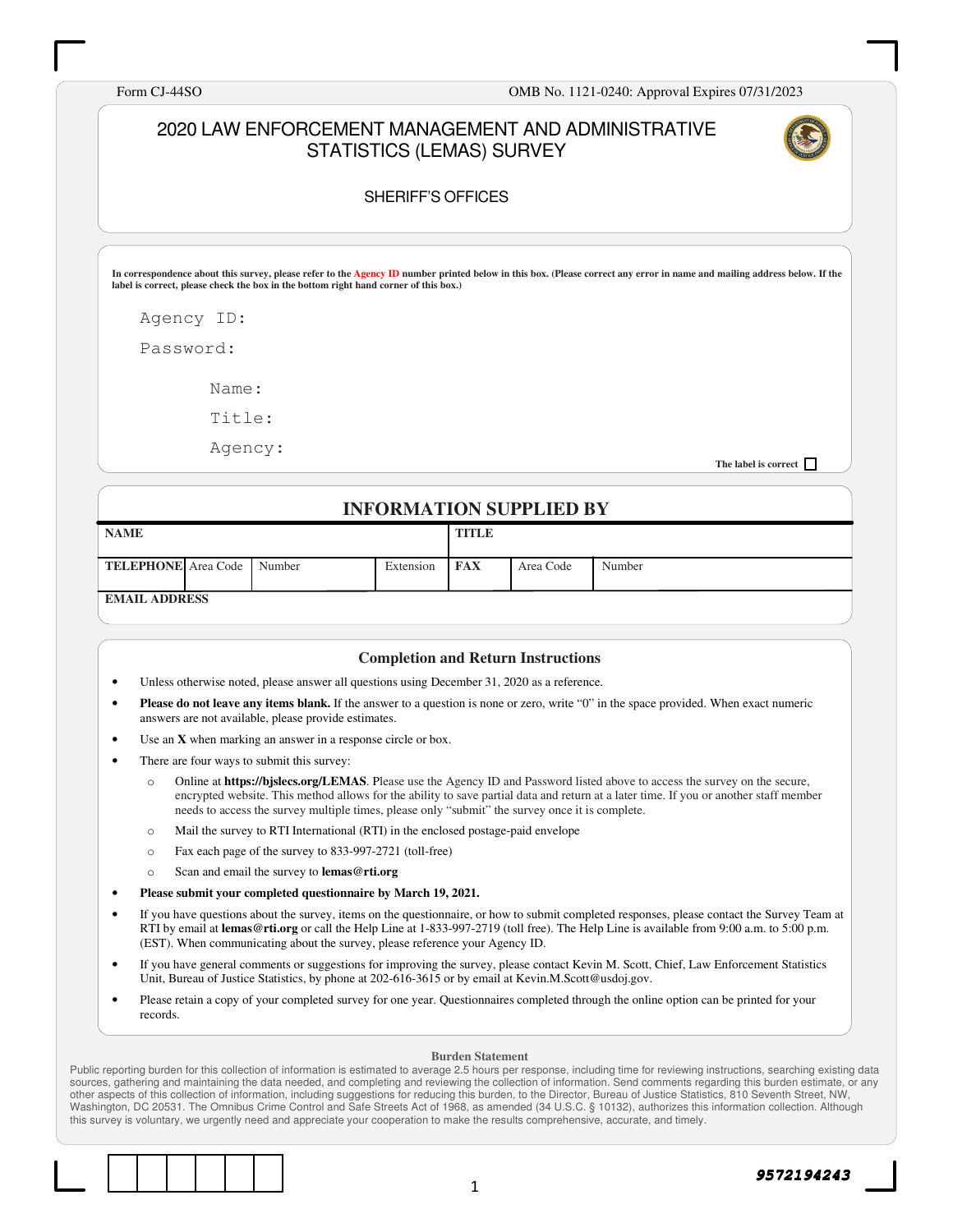#### **1. Enter the number of full-time and part-time** *paid* **agency employees for the pay periods specified below.**  *Count employees who are regularly scheduled to work less than 35 hours per week as part-time. If none, enter '0'.*

|                                                                                    |                  | 2019      |
|------------------------------------------------------------------------------------|------------------|-----------|
| Pay period that included December 31, 2019:                                        | <b>Full-time</b> | Part-time |
| a. Sworn deputies with general arrest powers (e.g., road<br>deputies)              |                  |           |
| b. Deputies with limited or no arrest powers (e.g.,<br>jail/correctional deputies) |                  |           |
| c. Non-sworn/civilian personnel                                                    |                  |           |
| d. Total paid employees (sum of rows $a-c$ )                                       |                  |           |

|                                                                                           |                  | 2020      |
|-------------------------------------------------------------------------------------------|------------------|-----------|
| Pay period that included December 31, 2020:                                               | <b>Full-time</b> | Part-time |
| e. Sworn deputies with general arrest powers (e.g., road<br>deputies)                     |                  |           |
| f. Deputies with limited or no arrest powers (e.g.,<br><i>jail/correctional deputies)</i> |                  |           |
| g. Non-sworn/civilian personnel                                                           |                  |           |
| h. Total paid employees (sum of rows $e-g$ )                                              |                  |           |

- **2. Enter the number of full-time sworn deputy vacancies for the pay periods specified below.** 
	- **a. Pay period that included December 31, 2019:**

|                  | 2019                   |  |  |
|------------------|------------------------|--|--|
|                  | <b>Full-time sworn</b> |  |  |
| deputy vacancies |                        |  |  |
|                  |                        |  |  |
|                  |                        |  |  |

**b. Pay period that included December 31, 2020:** 

|                        | 2020 |  |  |
|------------------------|------|--|--|
| <b>Full-time sworn</b> |      |  |  |
| deputy vacancies       |      |  |  |
|                        |      |  |  |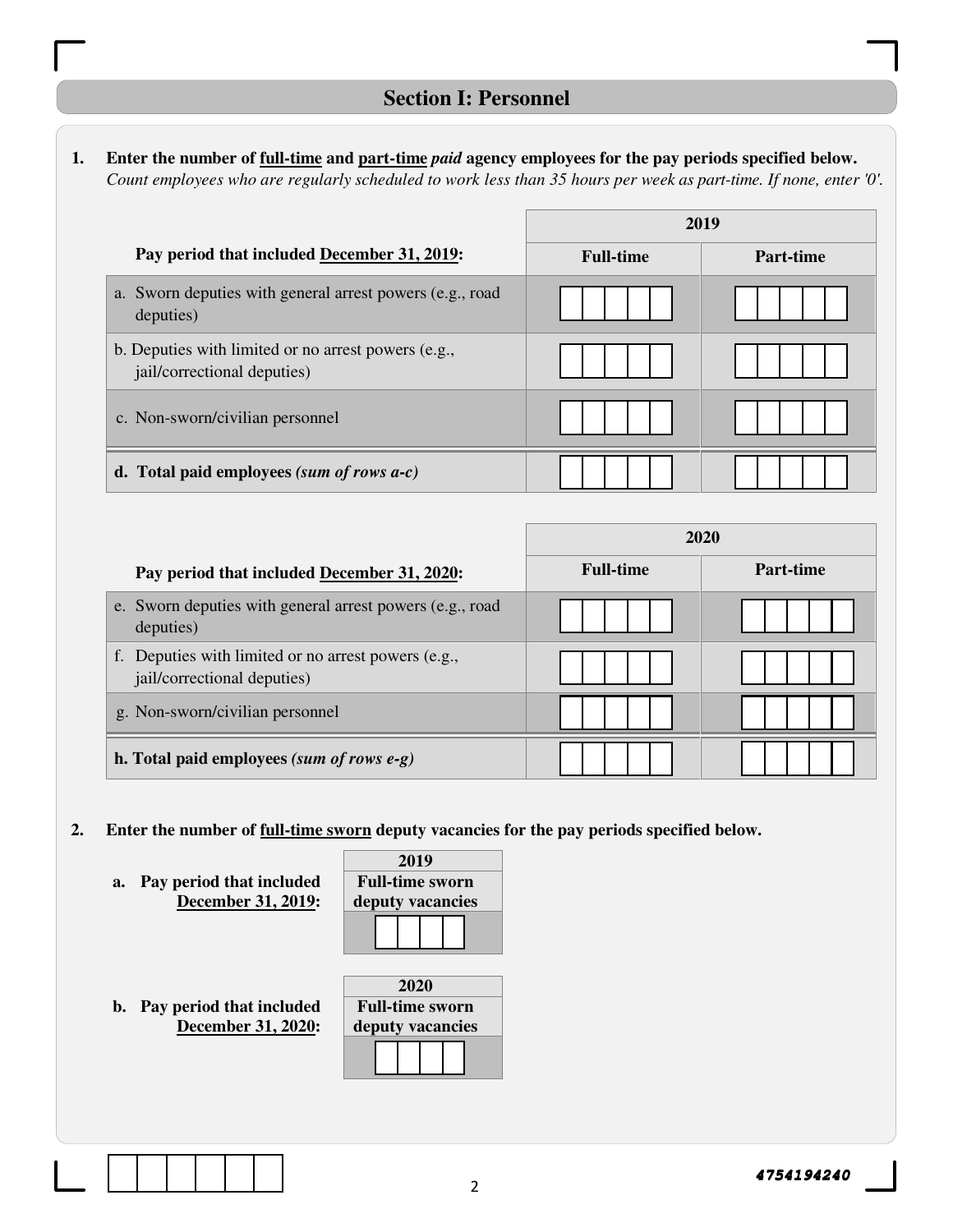*Unless otherwise noted, please answer all remaining questions using December 31, 2020, as a reference.* 

**3. Enter the number of full-time personnel according to their primary job responsibility for the pay period that included December 31, 2020.** *Count each full-time staff person ONLY once. If a person performed more than one function, enter that person's count in the job category in which s/he spent most of her/his time. If none, enter '0'.* 

|                                                                                                                                                                                                                                                           | <b>Sworn deputies</b><br><b>Deputies with</b><br>Non-sworn/ |  |
|-----------------------------------------------------------------------------------------------------------------------------------------------------------------------------------------------------------------------------------------------------------|-------------------------------------------------------------|--|
|                                                                                                                                                                                                                                                           | with general<br>limited or no<br>civilian                   |  |
|                                                                                                                                                                                                                                                           | arrest powers<br>arrest powers<br>personnel                 |  |
| a. Administration – Sheriff, assistants and other personnel<br>who work in an administrative capacity. Include finance,<br>human resources, and internal affairs.                                                                                         |                                                             |  |
| <b>b. Total operations</b> – Road deputies, detectives, inspectors,<br>supervisors, and other personnel providing direct law<br>enforcement services. Include traffic, patrol,<br>investigations, and special operations.                                 |                                                             |  |
| 1. Deputies – Road deputies, traffic, patrol, SROs, etc.                                                                                                                                                                                                  |                                                             |  |
| 2. Detectives/investigators                                                                                                                                                                                                                               |                                                             |  |
| 3. All other operations personnel – Inspectors,<br>supervisors, special operations, and other personnel<br>providing direct law enforcement services.                                                                                                     |                                                             |  |
| c. Jail-related duties - Correctional deputies, guards, and<br>other support personnel who primarily work in a jail<br>system.                                                                                                                            |                                                             |  |
| d. Court related duties - Bailiffs, security guards, etc.                                                                                                                                                                                                 |                                                             |  |
| e. Civil process duties - Process servers, real estate<br>administrators, etc.                                                                                                                                                                            |                                                             |  |
| f. Other support personnel – Dispatchers, records clerks,<br>crime analysts, crime lab technicians, and other personnel<br>providing support services other than administrative.<br>Include communications, crime lab, fleet management,<br>and training. |                                                             |  |
| 1. Dispatchers                                                                                                                                                                                                                                            |                                                             |  |
| 2. All other support personnel                                                                                                                                                                                                                            |                                                             |  |
| Other (e.g., crossing guards, parking enforcement, etc.)<br>g.                                                                                                                                                                                            |                                                             |  |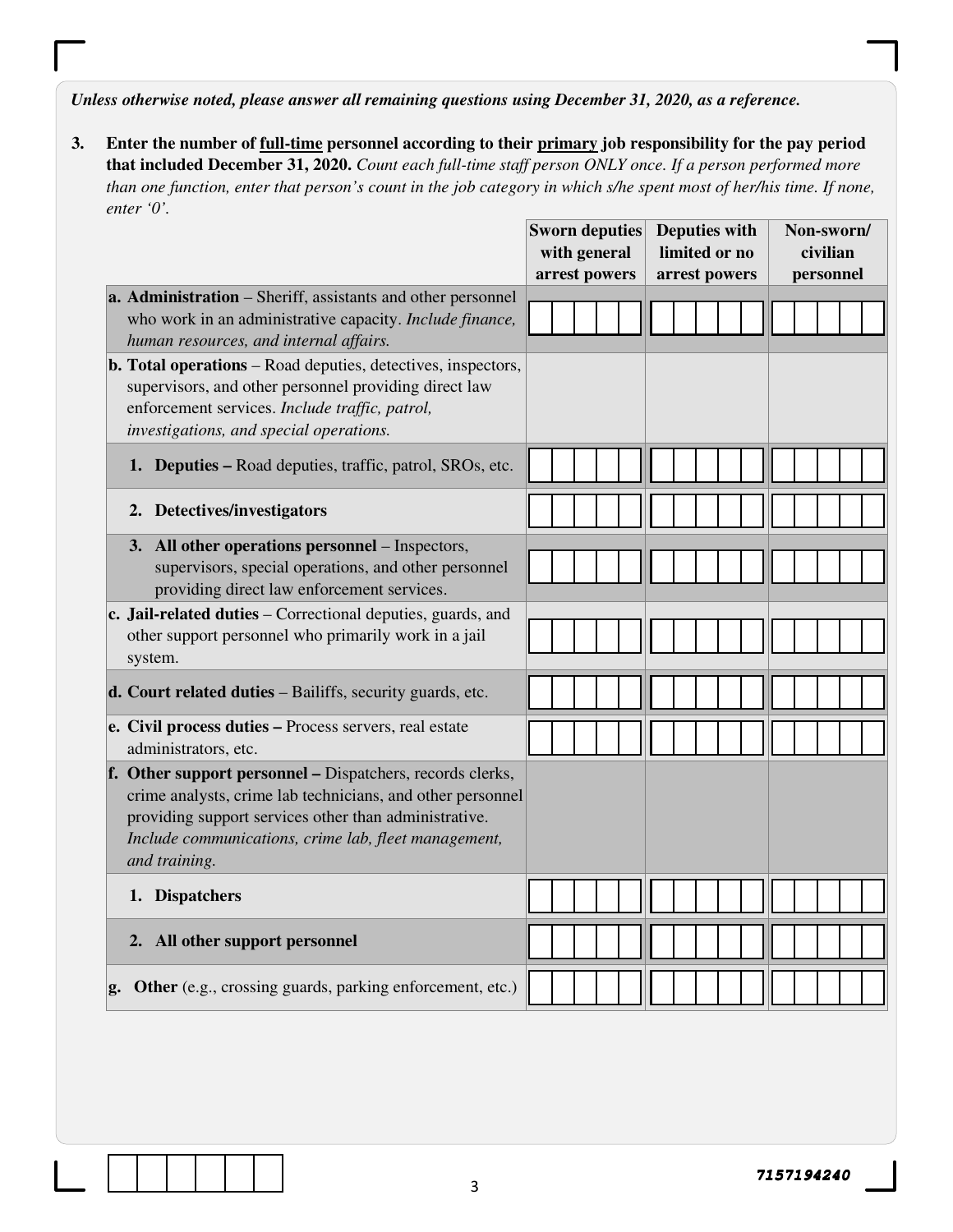#### **4. Enter the number of full-time sworn deputies by race, Hispanic origin and sex for the pay period that included December 31, 2020.** *If none, enter '0'.*

|                                                            | <b>Male</b> | Female |
|------------------------------------------------------------|-------------|--------|
| a. White, non-Hispanic                                     |             |        |
| b. Black or African American, non-Hispanic                 |             |        |
| c. Hispanic or Latino                                      |             |        |
| d. American Indian or Alaska Native, non-Hispanic          |             |        |
| e. Asian, non-Hispanic                                     |             |        |
| f. Native Hawaiian or other Pacific Islander, non-Hispanic |             |        |
| g. Two or more races                                       |             |        |
| h. Not known                                               |             |        |
| i. Total full-time sworn deputies (sum of rows a-h)        |             |        |

#### **5. Enter the sex, race and Hispanic origin of the sheriff for the pay period that included December 31, 2020.**

#### **a. Sex**

- O Male
- O Female

#### **b. Hispanic Origin**

- O Spanish, Hispanic, or Latino
- O Not Spanish, Hispanic, or Latino

#### **c. Race** (*select all that apply*)

- □ White
- **Black or African American**
- American Indian or Alaska Native
- $\Box$  Asian
- Native Hawaiian or other Pacific Islander
- $\Box$  Other (please specify):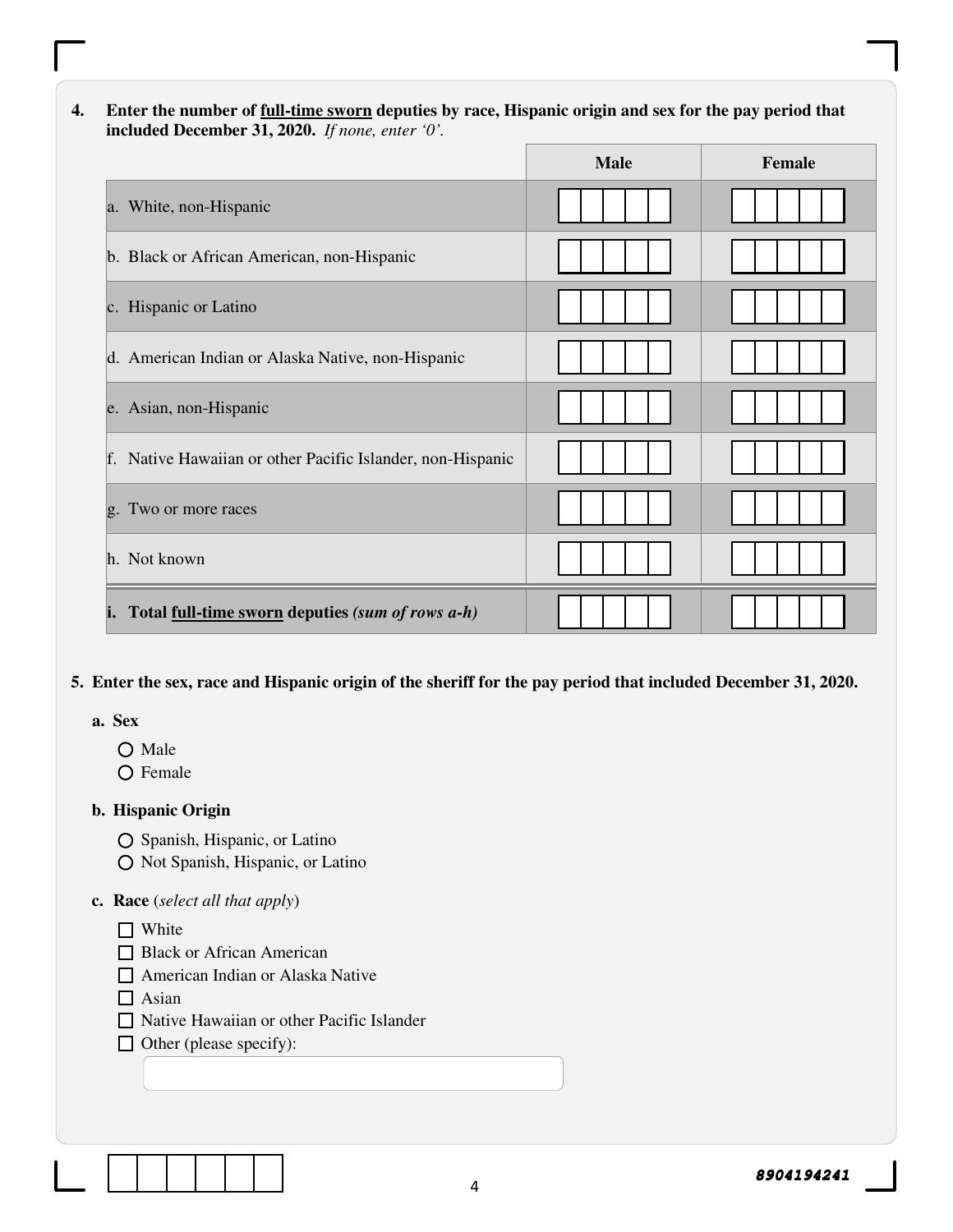**6. Enter the number of full-time sworn deputies by race, Hispanic origin and sex who held the following supervisory positions for the pay period that included December 31, 2020.** *If a position did not exist in your agency, select 'N/A'. If none, enter '0'.*

|                                                            | <b>Intermediate</b><br>supervisor<br>(below sheriff and<br>above sergeant or first-<br>line supervisor) | <b>Sergeant or</b><br>equivalent<br>first-line supervisor |
|------------------------------------------------------------|---------------------------------------------------------------------------------------------------------|-----------------------------------------------------------|
|                                                            | $\Box$ N/A                                                                                              | $\Box$ N/A                                                |
| a. White, non-Hispanic                                     |                                                                                                         |                                                           |
| b. Black or African American, non-Hispanic                 |                                                                                                         |                                                           |
| c. Hispanic or Latino                                      |                                                                                                         |                                                           |
| d. American Indian or Alaska Native, non-Hispanic          |                                                                                                         |                                                           |
| e. Asian, non-Hispanic                                     |                                                                                                         |                                                           |
| f. Native Hawaiian or other Pacific Islander, non-Hispanic |                                                                                                         |                                                           |
| g. Two or more races                                       |                                                                                                         |                                                           |
| h. Not known                                               |                                                                                                         |                                                           |
| i. Total full-time sworn deputies (sum of rows $a-h$ )     |                                                                                                         |                                                           |
| i. Male                                                    |                                                                                                         |                                                           |
| k. Female                                                  |                                                                                                         |                                                           |
| 1. Total full-time sworn deputies (sum of rows j and $k$ ) |                                                                                                         |                                                           |

**7. Enter the number of full-time agency personnel who were bi- or multilingual as of December 31, 2020**. *Full-time employees are those regularly scheduled for 35 or more hours per week. If none, enter '0'.* 

|                                                                                 | <b>Bilingual or Multilingual</b><br><b>Full-Time Personnel</b> |
|---------------------------------------------------------------------------------|----------------------------------------------------------------|
| a. Sworn with general arrest powers (e.g., road deputies)                       |                                                                |
| b. Deputies with limited or no arrest powers (e.g., jail/correctional deputies) |                                                                |
| c. Non-sworn/civilian personnel                                                 |                                                                |

5

**0939194241**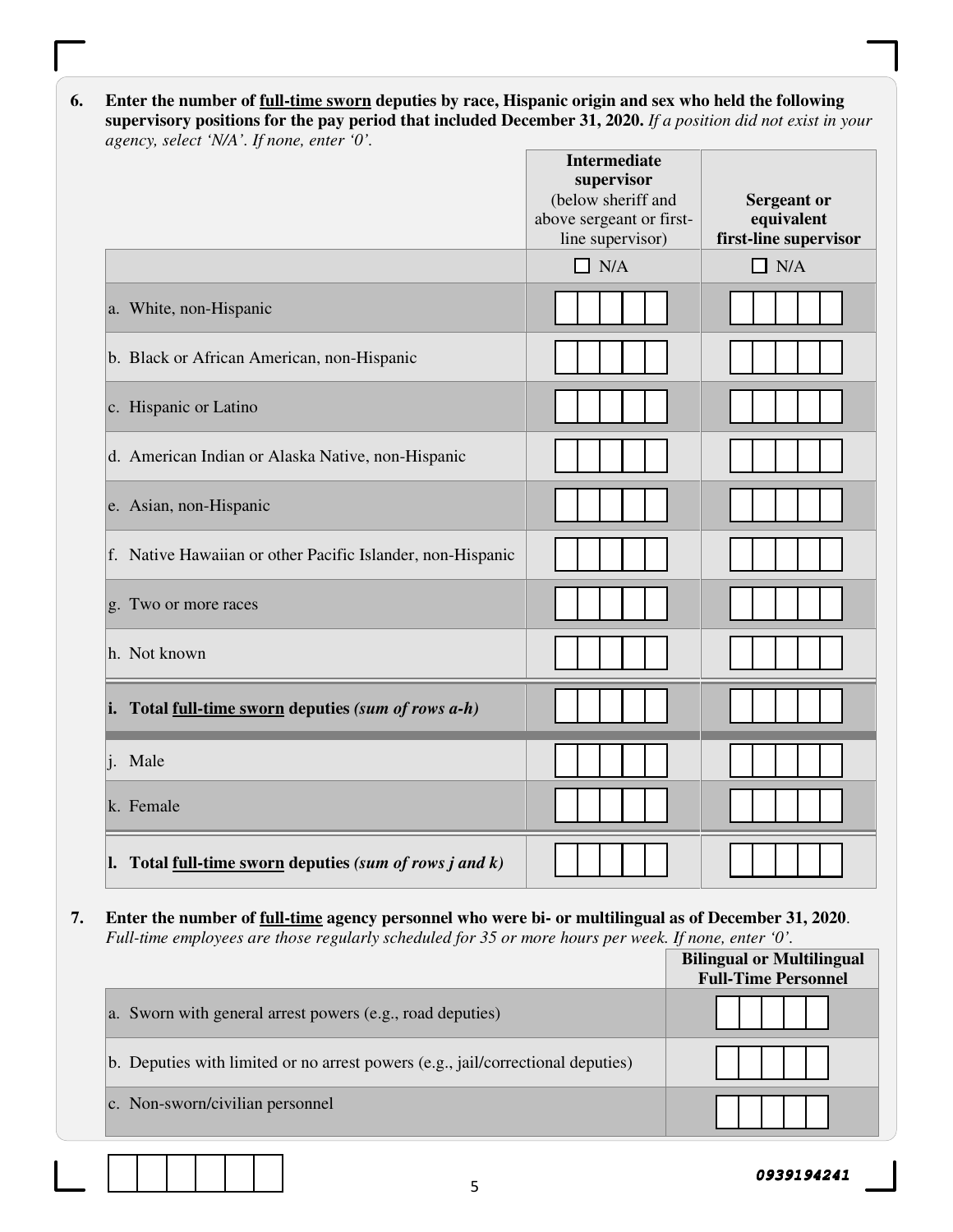| arrest powers and FULL-TIME non-sworn/civilian personnel. Mark ONLY ONE choice per row. |                                                                                                                    |                                                                                        |                                                                                                           |                                                                   |                                                                          |
|-----------------------------------------------------------------------------------------|--------------------------------------------------------------------------------------------------------------------|----------------------------------------------------------------------------------------|-----------------------------------------------------------------------------------------------------------|-------------------------------------------------------------------|--------------------------------------------------------------------------|
|                                                                                         |                                                                                                                    |                                                                                        | Agency DID NOT HAVE a specialized unit                                                                    |                                                                   |                                                                          |
|                                                                                         | (1)                                                                                                                |                                                                                        | with full-time personnel                                                                                  |                                                                   |                                                                          |
| <b>Type of problem/task</b>                                                             | Agency had a<br>specialized<br>unit with<br>personnel<br>assigned full-<br>time to address<br>this<br>problem/task | (2)<br><b>Agency had</b><br>designated<br>personnel to<br>address this<br>problem/task | (3)<br><b>Agency</b><br>addressed this<br>problem/task,<br>but did not<br>have<br>designated<br>personnel | (4)<br>Agency did not<br>formally<br>address this<br>problem/task | (5)<br>Agency's<br>jurisdiction<br>did not have<br>this problem<br>(N/A) |
| a. Agency standards/accreditation                                                       | O                                                                                                                  | O                                                                                      | O                                                                                                         | O                                                                 | O                                                                        |
| b. Bias/hate crime                                                                      | O                                                                                                                  | O                                                                                      | O                                                                                                         | O                                                                 | O                                                                        |
| c. Bomb/explosive disposal                                                              | $\overline{O}$                                                                                                     | $\overline{O}$                                                                         | $\overline{O}$                                                                                            | $\overline{O}$                                                    | $\overline{O}$                                                           |
| d. Child abuse/endangerment                                                             | $\overline{O}$                                                                                                     | O                                                                                      | $\bigcirc$                                                                                                | $\bigcirc$                                                        | $\bigcirc$                                                               |
| e. Community policing                                                                   | $\overline{O}$                                                                                                     | O                                                                                      | $\overline{O}$                                                                                            | $\overline{O}$                                                    | $\bigcirc$                                                               |
| f. Crime analysis                                                                       | $\overline{O}$                                                                                                     | O                                                                                      | $\bigcirc$                                                                                                | $\bigcirc$                                                        | $\bigcirc$                                                               |
| g. Cybercrime                                                                           | $\overline{O}$                                                                                                     | $\bigcirc$                                                                             | $\overline{O}$                                                                                            | $\bigcirc$                                                        | $\overline{O}$                                                           |
| h. Domestic violence                                                                    | $\bigcirc$                                                                                                         | O                                                                                      | $\bigcirc$                                                                                                | O                                                                 | $\bigcirc$                                                               |
| i. Firearms                                                                             | $\overline{O}$                                                                                                     | $\overline{O}$                                                                         | $\overline{O}$                                                                                            | $\overline{O}$                                                    | $\overline{O}$                                                           |
| Gangs                                                                                   | O                                                                                                                  | O                                                                                      | $\bigcirc$                                                                                                | O                                                                 | $\bigcirc$                                                               |
| k. Homelessness                                                                         | $\overline{O}$                                                                                                     | O                                                                                      | $\bigcirc$                                                                                                | O                                                                 | $\bigcirc$                                                               |
| 1. Human trafficking                                                                    | O                                                                                                                  | O                                                                                      | O                                                                                                         | O                                                                 | O                                                                        |
| m. Impaired drivers (DUI/DWI)                                                           | $\overline{O}$                                                                                                     | O                                                                                      | $\overline{O}$                                                                                            | $\bigcirc$                                                        | $\bigcirc$                                                               |
| n. Internal affairs                                                                     | O                                                                                                                  | O                                                                                      | O                                                                                                         | O                                                                 | O                                                                        |
| o. Juvenile crimes                                                                      | $\overline{O}$                                                                                                     | $\overline{O}$                                                                         | $\overline{O}$                                                                                            | $\overline{O}$                                                    | $\overline{O}$                                                           |
| p. Mental health/crisis<br>intervention                                                 | O                                                                                                                  | O                                                                                      | O                                                                                                         | O                                                                 | O                                                                        |
| q. Methamphetamine labs                                                                 | O                                                                                                                  | $\bigcirc$                                                                             | O                                                                                                         | O                                                                 | O                                                                        |
| r. Missing children                                                                     | O                                                                                                                  | O                                                                                      | O                                                                                                         | O                                                                 | O                                                                        |
| s. Opioids                                                                              | $\bigcirc$                                                                                                         | O                                                                                      | $\bigcirc$                                                                                                | O                                                                 | O                                                                        |
| t. Parking enforcement                                                                  | O                                                                                                                  | O                                                                                      | $\circ$                                                                                                   | O                                                                 | O                                                                        |
| u. Public relations                                                                     | $\overline{\mathsf{O}}$                                                                                            | $\overline{O}$                                                                         | $\overline{O}$                                                                                            | $\bigcirc$                                                        | $\bigcirc$                                                               |
| v. Research and planning                                                                | O                                                                                                                  | O                                                                                      | $\bigcirc$                                                                                                | $\circ$                                                           | $\bigcirc$                                                               |
| w. School safety                                                                        | $\bigcirc$                                                                                                         | $\bigcirc$                                                                             | $\bigcirc$                                                                                                | $\bigcirc$                                                        | $\bigcirc$                                                               |
| x. Sexual assault                                                                       | $\bigcirc$                                                                                                         | $\bigcirc$                                                                             | $\circ$                                                                                                   | $\circ$                                                           | $\bigcirc$                                                               |
| y. Special operations (e.g.,<br>SWAT)                                                   | O                                                                                                                  | O                                                                                      | $\circ$                                                                                                   | $\circ$                                                           | O                                                                        |
| z. Terrorism/homeland security                                                          | O                                                                                                                  | O                                                                                      | $\circ$                                                                                                   | O                                                                 | O                                                                        |
| aa. Traffic enforcement                                                                 | $\bigcirc$                                                                                                         | $\bigcirc$                                                                             | $\overline{O}$                                                                                            | $\circ$                                                           | $\bigcirc$                                                               |
| bb. Victim assistance                                                                   | $\bigcirc$                                                                                                         | $\bigcirc$                                                                             | $\bigcirc$                                                                                                | $\bigcirc$                                                        | $\bigcirc$                                                               |

**8. As of December 31, 2020, how did your agency address the following problems/tasks?** *Mark the most appropriate choice for each problem/task listed below. Consider FULL-TIME sworn deputies with general* 

**7583194243**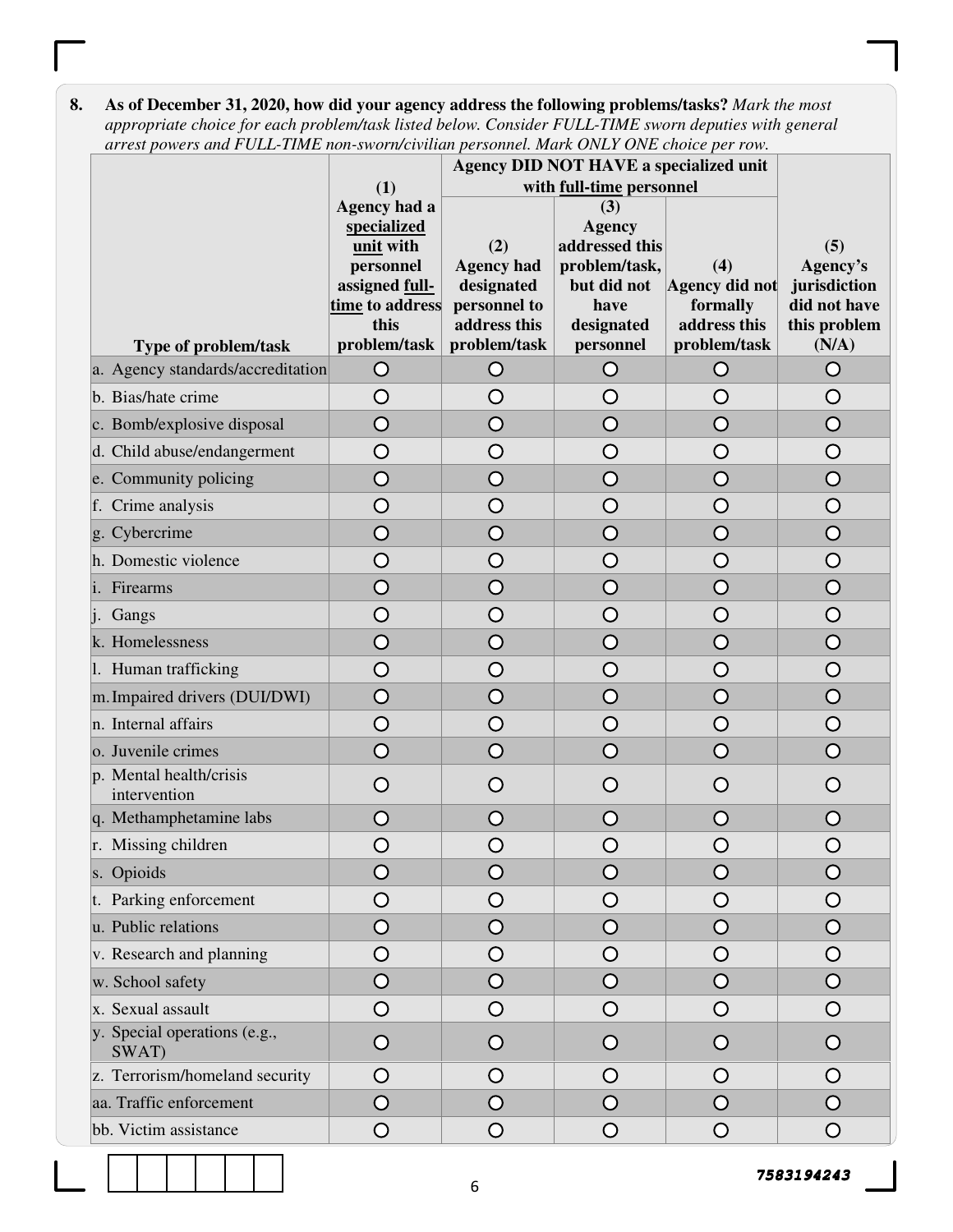# **Section II: Budget**

|                                                                                                              | <b>9a.</b> Enter your agency's total operating budget for the fiscal years specified below. If the budget is not<br>available, provide an estimate and check the box below. Include jail administration costs. DO NOT include<br>building construction costs or major equipment purchases.                                                                                             |                                                     |
|--------------------------------------------------------------------------------------------------------------|----------------------------------------------------------------------------------------------------------------------------------------------------------------------------------------------------------------------------------------------------------------------------------------------------------------------------------------------------------------------------------------|-----------------------------------------------------|
|                                                                                                              | 2019                                                                                                                                                                                                                                                                                                                                                                                   |                                                     |
| <b>Fiscal year that included</b><br>December 31, 2019:                                                       | <b>Operating Budget</b>                                                                                                                                                                                                                                                                                                                                                                | <b>Please mark if this</b><br>figure is an estimate |
|                                                                                                              | ${\cal S}$<br>.00                                                                                                                                                                                                                                                                                                                                                                      |                                                     |
|                                                                                                              | 2020                                                                                                                                                                                                                                                                                                                                                                                   |                                                     |
| <b>Fiscal year that included</b>                                                                             | <b>Operating Budget</b>                                                                                                                                                                                                                                                                                                                                                                | <b>Please mark if this</b><br>figure is an estimate |
| December 31, 2020:                                                                                           | ${\mathbb S}$<br>.00                                                                                                                                                                                                                                                                                                                                                                   |                                                     |
| 9b. Does your agency operate a jail?<br>$\overline{O}$ Yes<br>$\bigcirc$ No $\rightarrow$ If no, SKIP to #9d |                                                                                                                                                                                                                                                                                                                                                                                        |                                                     |
|                                                                                                              | $\blacktriangleright$ 9c. How much of the above total operating budgets were for jail administration?                                                                                                                                                                                                                                                                                  |                                                     |
| <b>Fiscal year that included</b><br>December 31, 2019:                                                       | 2019<br><b>Operating Budget</b>                                                                                                                                                                                                                                                                                                                                                        | <b>Please mark if this</b><br>figure is an estimate |
|                                                                                                              | ${\cal S}$<br>.00                                                                                                                                                                                                                                                                                                                                                                      |                                                     |
|                                                                                                              | 2020                                                                                                                                                                                                                                                                                                                                                                                   |                                                     |
| <b>Fiscal year that included</b><br>December 31, 2020:                                                       | <b>Operating Budget</b>                                                                                                                                                                                                                                                                                                                                                                | <b>Please mark if this</b><br>figure is an estimate |
|                                                                                                              | $\textcolor{red}{\textcircled{\small\tt{5}}$<br>.OO                                                                                                                                                                                                                                                                                                                                    |                                                     |
| M M / D D                                                                                                    | 9d. Please indicate the month and day on which your agency's fiscal year begins:                                                                                                                                                                                                                                                                                                       |                                                     |
| property were received, enter '0'.                                                                           | 10. Enter the total estimated value of money, goods, and property received by your agency from an asset<br>forfeiture program during the fiscal year that included December 31, 2019. If data are not available,<br>provide an estimate and check the box below. Include federal, state and local funds. If no money, goods or<br>00<br>Please mark here if this figure is an estimate |                                                     |

 $\mathbf{L}$ 

**4378194242**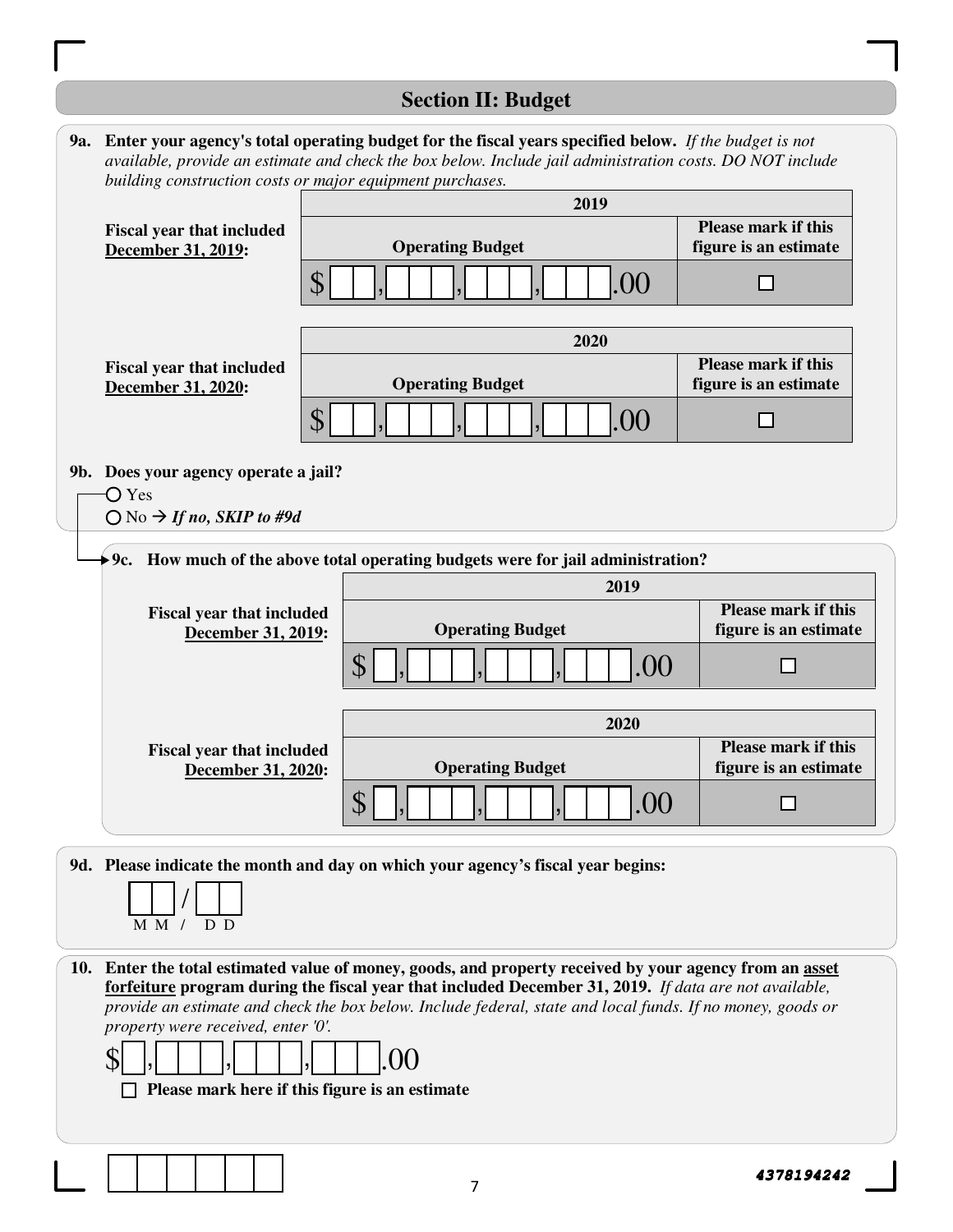| 11. Enter the total square mileage of your agency's service area.                                                                                                                                         |                |                     |                                                                                                           |
|-----------------------------------------------------------------------------------------------------------------------------------------------------------------------------------------------------------|----------------|---------------------|-----------------------------------------------------------------------------------------------------------|
| Square miles                                                                                                                                                                                              |                |                     |                                                                                                           |
| 12. Enter the total resident population for your agency's service area. Only count the residential population for<br>which your agency has primary responsibility for providing law enforcement services. |                |                     |                                                                                                           |
| Number of residents for which your agency<br>has primary law enforcement responsibility                                                                                                                   |                |                     |                                                                                                           |
| <b>Section IV: Community Policing</b>                                                                                                                                                                     |                |                     |                                                                                                           |
| with any of the following?"                                                                                                                                                                               |                |                     |                                                                                                           |
|                                                                                                                                                                                                           |                |                     |                                                                                                           |
| a. Academic/university staff                                                                                                                                                                              | Yes<br>$\circ$ | N <sub>0</sub><br>O | 13. During 2020, did your agency have an informal problem-solving partnership or formal written agreement |
| b. Advocacy groups                                                                                                                                                                                        | $\circ$        | O                   |                                                                                                           |
| c. Business groups                                                                                                                                                                                        | $\circ$        | O                   |                                                                                                           |
| d. Federal law enforcement agencies                                                                                                                                                                       | $\circ$        | O                   |                                                                                                           |
| e. Law enforcement organizations (e.g., IACP, National Police Foundation)                                                                                                                                 | $\circ$        | O                   |                                                                                                           |
| f. Neighborhood associations                                                                                                                                                                              | $\bigcirc$     | O                   |                                                                                                           |
| g. Non-law enforcement government agencies                                                                                                                                                                | O              | $\bigcirc$          |                                                                                                           |
| h. State or local law enforcement agencies                                                                                                                                                                | O              | O                   |                                                                                                           |
| Victim service providers<br>1.                                                                                                                                                                            | O              | O                   |                                                                                                           |

 $\boxed{\phantom{12.6.0\textwidth}}$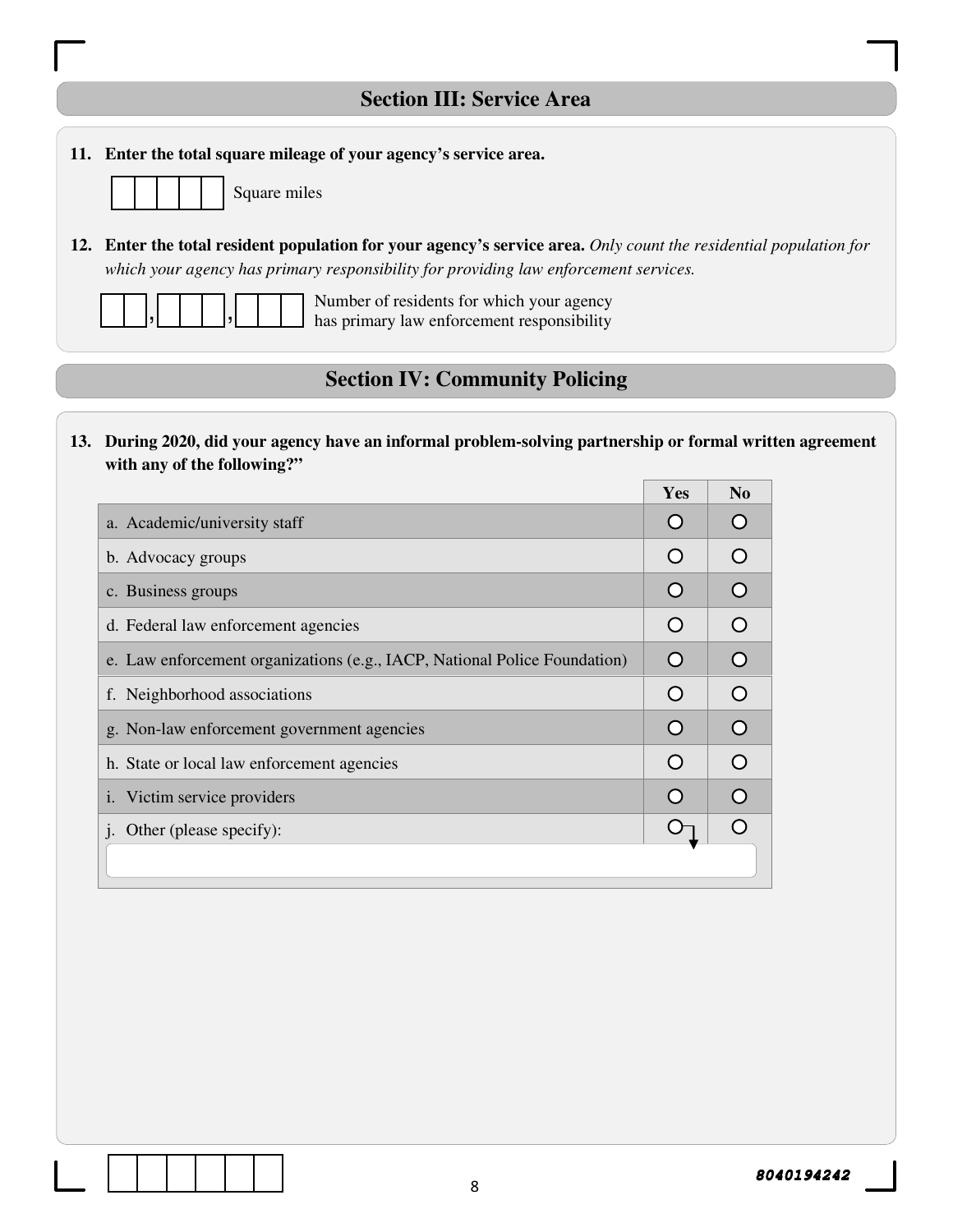**14. During 2020, did your agency solicit feedback from the community for any of the following?** *Include informal (e.g., via social media, community listening sessions) and formal (e.g., via a community survey or advisory council) feedback received.*

|                                             | <b>Yes</b> | N <sub>0</sub> |
|---------------------------------------------|------------|----------------|
| a. Allocating resources to neighborhoods    |            |                |
| b. Assessing community trust                |            |                |
| c. Evaluating deputy or agency performance  |            |                |
| d. Informing agency policies and procedures |            |                |
| e. Prioritizing crime/disorder problems     |            |                |
| f. Training development                     |            |                |

#### **15. During 2020, which of the following did your agency do?**

|                                               | Yes | N <sub>0</sub> |
|-----------------------------------------------|-----|----------------|
| a. Maintain a written community policing plan |     |                |
| b. Conduct a citizen police academy           |     |                |
| c. Conduct citizen range days                 |     |                |
| d. Work with a Community Advisory Committee   |     |                |
| e. Other (please specify):                    |     |                |
|                                               |     |                |
|                                               |     |                |

#### **Section V: Selection and Training**

O Some college, but no degree required

*Total credit hours required:* 

O High school diploma or equivalent required

O No formal education requirement  $\rightarrow$  *SKIP to #17 on page 10.* 

**16b. Does your agency consider military service as an exemption to this minimum education requirement?** 

Yes

O No

**<sup>16</sup>a. Indicate your agency's minimum education requirement which new (non-lateral) sworn personnel recruits must have at hiring or within two years of hiring.** *Mark ONLY ONE response.* 

Four-year college degree required

Two-year college degree required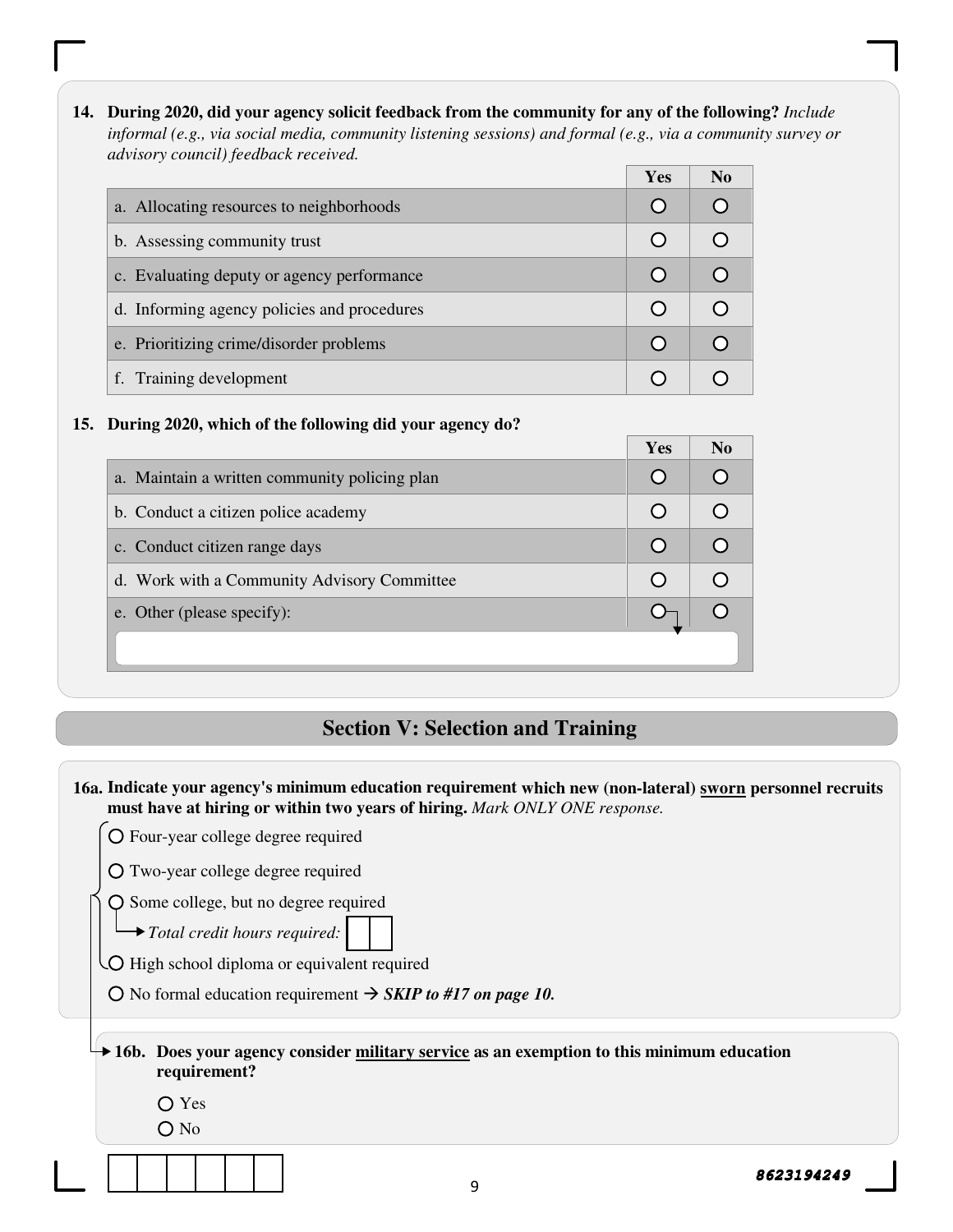#### **17. Which of the following screening techniques are used by your agency in selecting new (non-lateral) sworn deputy recruits?**

| <b>Background check</b>                                                                      | Yes        | N <sub>0</sub> |                                  |
|----------------------------------------------------------------------------------------------|------------|----------------|----------------------------------|
| a. Background investigation                                                                  | Ő          | Ő              |                                  |
| b. Credit history check                                                                      | O          | $\circ$        |                                  |
| c. Criminal history check                                                                    | O          | $\bigcirc$     |                                  |
| d. Driving record check                                                                      | O          | $\bigcirc$     |                                  |
| e. Social media check                                                                        | O          | $\bigcirc$     |                                  |
| <b>Personal attributes</b>                                                                   | Yes        | N <sub>o</sub> |                                  |
| f. Cognitive ability assessment (e.g., writing, reading<br>comprehension, analytical skills) | $\circ$    | O              |                                  |
| g. Interpersonal skills assessment                                                           | $\circ$    | $\bigcirc$     |                                  |
| h. Personality/Psychological inventory                                                       | $\bigcirc$ | $\circ$        |                                  |
| i. Psychological interview                                                                   | O          | $\bigcirc$     |                                  |
| Polygraph exam<br>$\mathbf{i}$ .                                                             | O          | $\bigcirc$     |                                  |
| <b>Physical attributes</b>                                                                   | Yes        | N <sub>0</sub> |                                  |
| k. Drug test                                                                                 | $\bigcirc$ | $\circ$        |                                  |
| Medical exam<br>$\mathbf{1}$ .                                                               | O          | $\circ$        |                                  |
| m. Vision test                                                                               | O          | $\bigcirc$     |                                  |
| n. Physical agility/fitness test                                                             | O          | $\circ$        | $\rightarrow$ If no, SKIP to #18 |
| o. <i>(If yes to #17n)</i> Does your agency have different<br>standards based on sex?        | O          | O              |                                  |

**18. How many total hours of academy training and field training (e.g., with FTO) are required of your agency's new (non-lateral) sworn deputy recruits?** *Include law enforcement training ONLY. If no training of that type is required, enter '0'.* 

|                                                     | <b>Academy training hours</b> | <b>Field training hours</b> |
|-----------------------------------------------------|-------------------------------|-----------------------------|
| a. State mandated hours                             |                               |                             |
| b. Additional training hours                        |                               |                             |
| c. Total hours of training (sum of rows a and $b$ ) |                               |                             |

**19. What is the minimum annual number of in-service hours of training that is required for your agency's fulltime sworn deputies?** *Include law enforcement training ONLY. If no training of that type is required, enter '0'.* 

|                                                    | <b>Minimum annual hours</b><br>per deputy |
|----------------------------------------------------|-------------------------------------------|
| a. State mandated hours                            |                                           |
| b. Additional training hours                       |                                           |
| c. Total hours of training $(sum of rows a and b)$ |                                           |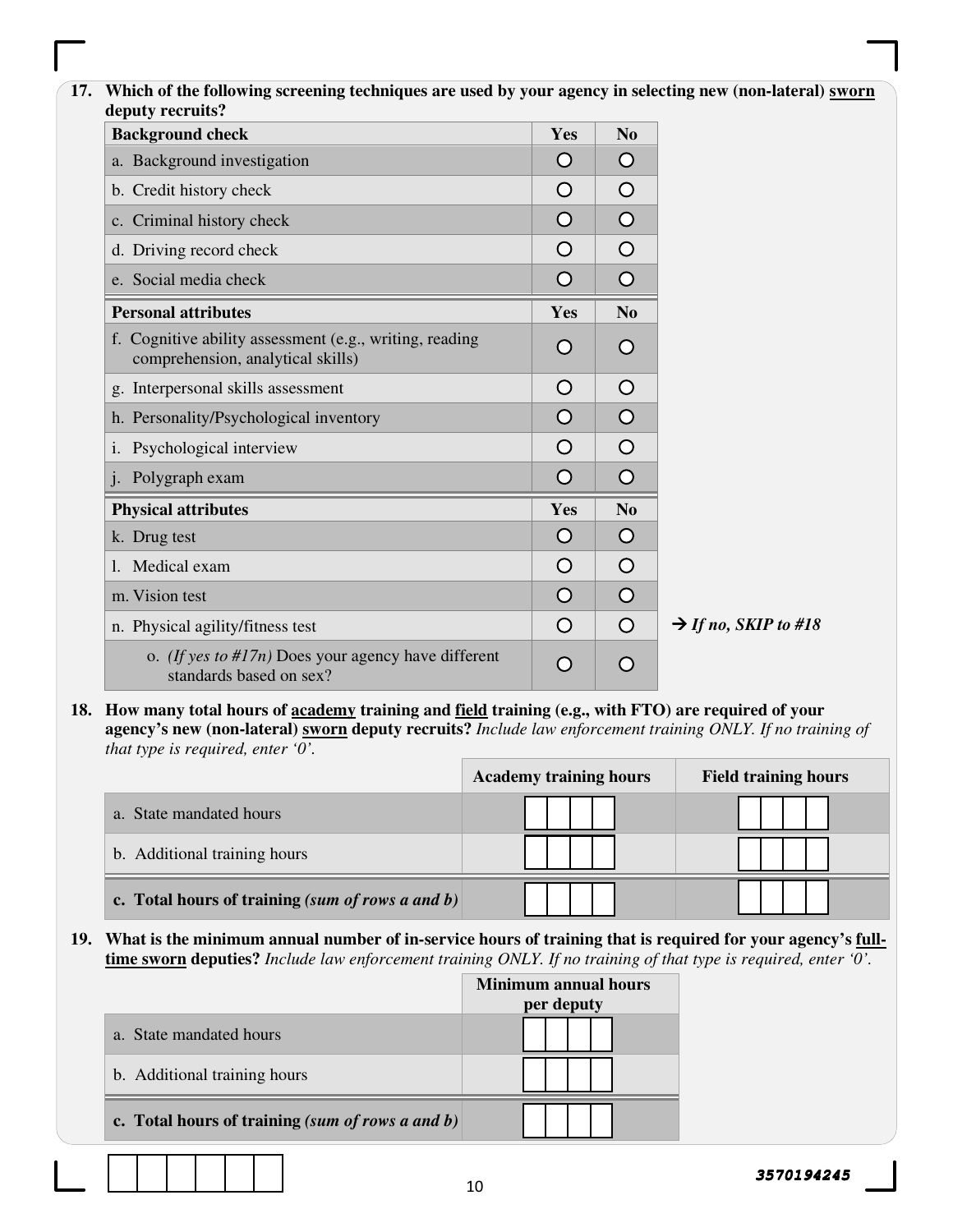## **Section VI: Hiring and Retention**

| 20a. How many full-time sworn deputies were hired by your agency in 2020? Include all full-time sworn personnel |
|-----------------------------------------------------------------------------------------------------------------|
| hired whether they are currently employed by the agency or not.                                                 |
|                                                                                                                 |

Number of full-time sworn deputies hired

 $\rightarrow$  *If 0, SKIP to #24a on page 12.* 

#### **20b.** *(If at least one new hire)* **How many of those hires were:**

|                                    | <b>Number of Full-Time</b>  |  |  |
|------------------------------------|-----------------------------|--|--|
|                                    | <b>Sworn Deputies Hired</b> |  |  |
| a. Entry-level hires (non-lateral) |                             |  |  |
| b. Lateral transfers/hires         |                             |  |  |
| c. Other new hires                 |                             |  |  |

*If #20b, row a (entry-level hires) is 0, SKIP to #24a on page 12.* 

**21. Based on the most recent class of entry-level sworn deputies hired, on average, how many weeks passed from the time they submitted their application to the time they were offered employment?** *DO NOT include basic academy training.* 



Average number of weeks until hire

**22. Which of the following types of applicants for entry-level sworn deputy hires were targeted through special recruitment efforts in 2020?** 

| a. 4-year college graduates                     |  |
|-------------------------------------------------|--|
| b. Military veterans                            |  |
| c. Multi-lingual speaking                       |  |
| d. People with prior law enforcement experience |  |
| e. Racial/ethnic minorities                     |  |
| f. Women                                        |  |
| g. Other (please specify):                      |  |
|                                                 |  |

#### **23. Did your agency offer any of the following incentives for entry-level sworn deputy hires in 2020?**

|                                                       | Yes | No |
|-------------------------------------------------------|-----|----|
| a. Employment signing bonus                           |     |    |
| b. Free or reimbursed academy training                |     |    |
| c. Salary paid during academy training                |     |    |
| d. Training academy graduation bonus                  |     |    |
| e. Relocation assistance (e.g., moving, travel costs) |     |    |
| f. Other (please specify):                            |     |    |
|                                                       |     |    |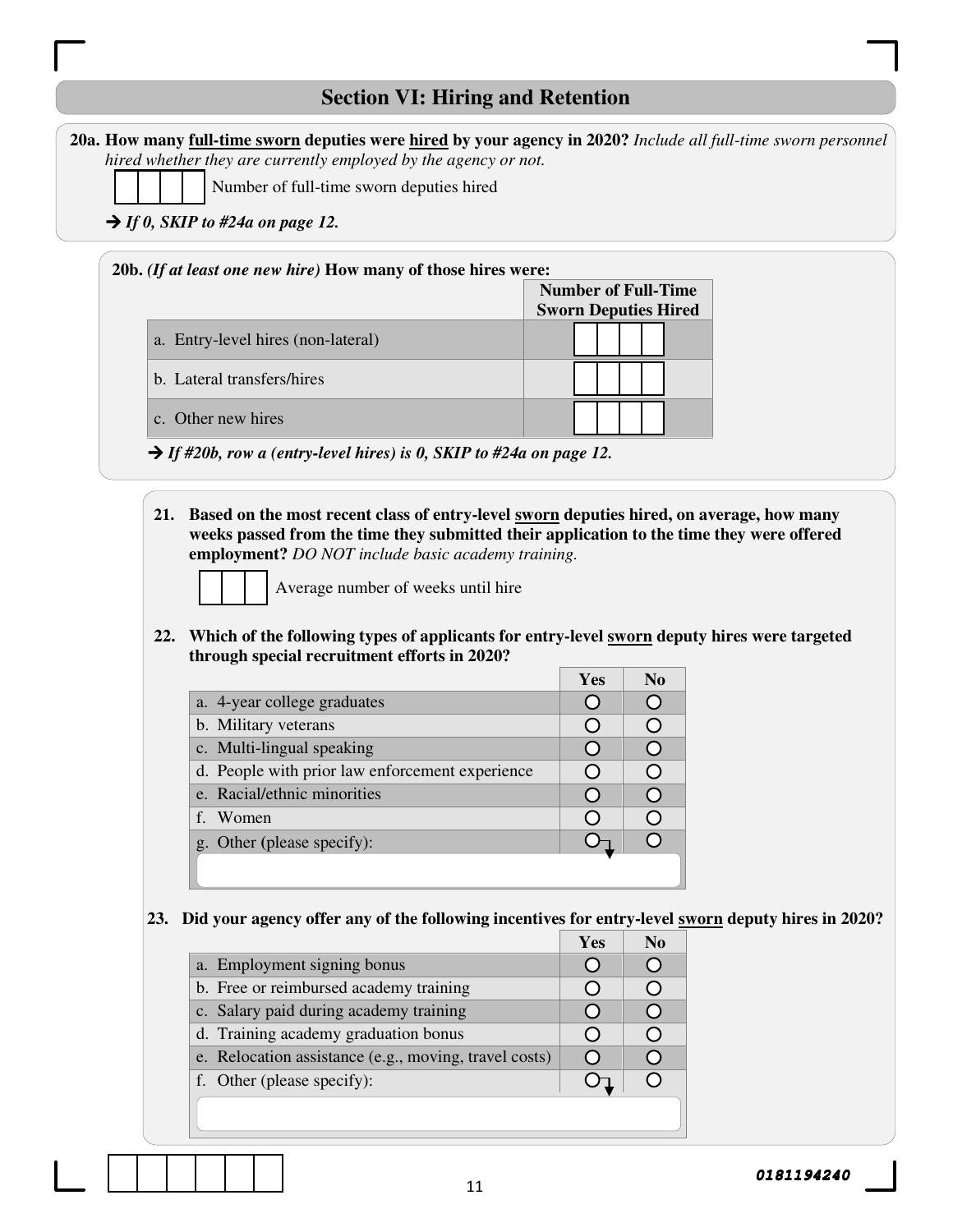#### **24a. How many full-time sworn deputies separated from your agency in 2020?** *DO NOT include sworn deputy recruits who separated prior to completing academy training. If none, enter '0'.*

Number of full-time sworn deputies separated

 $\rightarrow$  *If 0, SKIP to #25* 

|                                                                            | <b>Number of Full-Time Sworn</b><br><b>Deputies Separated</b> |
|----------------------------------------------------------------------------|---------------------------------------------------------------|
| a. Probationary rejections                                                 |                                                               |
| b. Layoffs                                                                 |                                                               |
| c. Dismissals (e.g., terminations, forced resignations)<br>or separations) |                                                               |
| d. Voluntary resignations                                                  |                                                               |
| e. Medical/disability retirements                                          |                                                               |
| f. Non-medical retirements                                                 |                                                               |
| g. Deaths                                                                  |                                                               |
| h. Other reasons                                                           |                                                               |

**25. Which of the following best describes your agency's exit interview policy used to assess full-time sworn deputies' reasons for departure?** *Mark ONLY ONE response.*

- $\overline{O}$  Exit interviews conducted with deputies selected by the agency
- $\overline{O}$  Exit interviews conducted with deputies if they request one
- Exit interviews conducted based on other policy
- Exit interviews typically not conducted

**26. Enter the base annual salary schedule for the following full-time sworn positions as of December 31, 2020.**  *If a position does not exist on a full-time basis in your agency, select 'N/A.' In cases where there is not a range in salary, please enter the same salary for minimum and maximum.* 

|                                                 | <b>Base ANNUAL Salary</b>        |     |  |
|-------------------------------------------------|----------------------------------|-----|--|
|                                                 | <b>Minimum</b><br><b>Maximum</b> | N/A |  |
| Sheriff<br>la.                                  |                                  |     |  |
| b. Sergeant or equivalent first-line supervisor | $\mathfrak{F}$                   |     |  |
| c. Entry-level deputy (post-academy)            |                                  |     |  |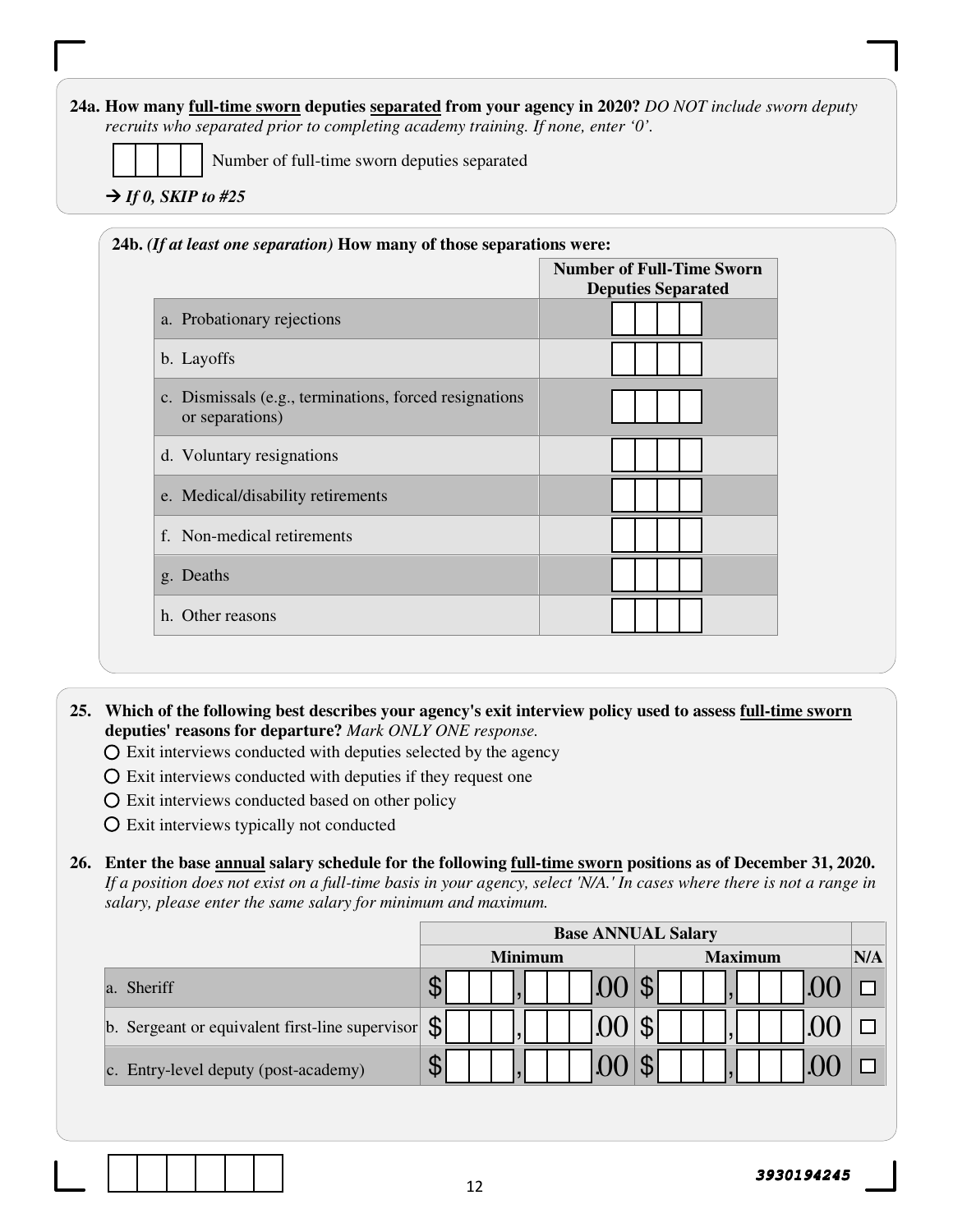#### **27. Did your agency authorize or provide any of the following special pay for sworn deputies in 2020?**

|                                   | Yes | $\bf N$ <sub>0</sub> |
|-----------------------------------|-----|----------------------|
| a. Bilingual ability pay          |     | ( )                  |
| b. Education incentive pay        |     | $\bm{O}$             |
| c. Hazardous duty pay             |     | ∩                    |
| d. Merit/performance pay          |     | $\curvearrowleft$    |
| e. Military service pay           |     | ∩                    |
| f. Residential incentive pay      |     | €≚                   |
| g. Shift differential pay         |     | ∩                    |
| h. Special skills proficiency pay |     |                      |

#### **28. Did your agency offer the following benefits to increase retention among full-time sworn deputies in 2020?**

|                                                    | Yes            | N <sub>o</sub>        |
|----------------------------------------------------|----------------|-----------------------|
| a. College tuition reimbursement                   | $\bigcap$      | $\bigcirc$            |
| b. Employee Assistance Program                     | O              | $\bigcirc$            |
| c. Enhanced medical benefits                       | $\Omega$       | $\bigcirc$            |
| d. Enhanced retirement benefits                    | O              | $\bigcirc$            |
| e. Extra overtime opportunities                    | $\overline{O}$ | $\bigcirc$            |
| f. Flexible hours to attend college                | $\overline{O}$ | $\bigcirc$            |
| g. Free or financial allowance for uniforms        | $\overline{O}$ | $\overline{O}$        |
| h. Housing allowance or mortgage discount program  | $\bigcirc$     | $\overline{O}$        |
| Increased pay at specific service milestones<br>i. | $\overline{O}$ | $\overline{O}$        |
| $\mathbf{j}$ .<br>Job sharing or time splits       | O              | $\overline{O}$        |
| k. On-duty time allowance for fitness maintenance  | $\Omega$       | $\overline{O}$        |
| Paid maternity leave<br>1.                         | O              | $\bigcirc$            |
| m. Paid paternity leave                            | $\Omega$       | $\overline{O}$        |
| n. Peer support program                            | $\bigcirc$     | $\bigcirc$            |
| o. Relaxed residency requirements                  | $\overline{O}$ | $\overline{\bigcirc}$ |
| p. Take home vehicle                               | $\bigcirc$     | $\overline{O}$        |
| q. Other (please specify):                         |                | $\overline{O}$        |
|                                                    |                |                       |

#### **29. What is the standard shift length for sworn patrol/road deputies in your agency?**

Hours per Day

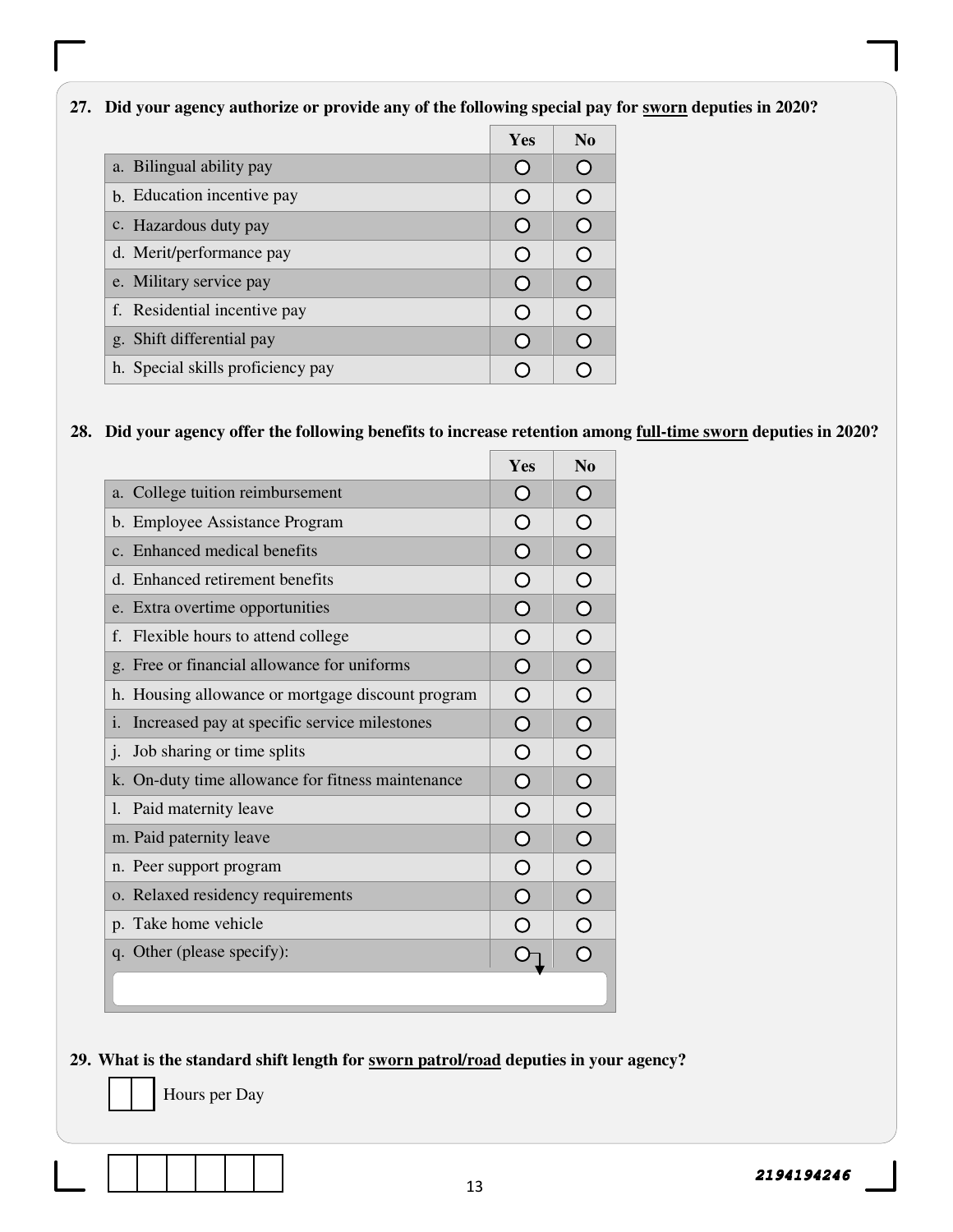## **Section VII: Equipment and Operations**

#### **30. As of December 31, 2020, which of the following types of firearms were authorized for use by your agency's full-time sworn deputies?**

|                                         | On duty           |                          |                   | <b>Off duty</b>          |  |
|-----------------------------------------|-------------------|--------------------------|-------------------|--------------------------|--|
|                                         | <b>Authorized</b> | <b>Not</b><br>authorized | <b>Authorized</b> | <b>Not</b><br>authorized |  |
| Handgun<br>a.                           |                   |                          |                   |                          |  |
| b. Shotgun or manual rifle              |                   |                          |                   |                          |  |
| c. Semi-automatic rifle $(e.g., AR-15)$ |                   |                          |                   |                          |  |
| d. Fully automatic rifle $(e.g., M-16)$ |                   |                          |                   |                          |  |

#### **31. As of December 31, 2020, which of the following types of weapons or actions were authorized for use by your agency's full-time sworn deputies?**

|                                                              | Almost /<br><b>Always</b><br><b>Authorized</b> | <b>Authorized</b><br><b>Under Limited</b><br><b>Circumstances</b> | <b>Never</b><br><b>Authorized</b> |
|--------------------------------------------------------------|------------------------------------------------|-------------------------------------------------------------------|-----------------------------------|
| a. Open hand techniques                                      |                                                |                                                                   |                                   |
| b. Closed hand techniques                                    |                                                |                                                                   |                                   |
| c. Takedown techniques (e.g., straight arm bar)              |                                                |                                                                   |                                   |
| d. Vascular restraint or carotid hold                        |                                                |                                                                   |                                   |
| e. Respiratory neck restraint                                |                                                |                                                                   |                                   |
| f. Leg hobble or other restraints (not including handcuffs)  |                                                |                                                                   |                                   |
| g. OC spray/foam                                             |                                                |                                                                   |                                   |
| h. Chemical agent projectile (e.g., CS/tear gas, OC pellets) |                                                |                                                                   |                                   |
| <b>Baton</b><br>i.                                           | $\cap$                                         |                                                                   |                                   |
| Blunt force projectile (e.g., bean bag, rubber bullets)      |                                                |                                                                   |                                   |
| k. Conducted energy device (e.g., Taser, stun gun, Stinger)  |                                                |                                                                   |                                   |
| Other (please specify):                                      |                                                |                                                                   |                                   |
|                                                              |                                                |                                                                   |                                   |

#### **32. As of December 31, 2020, how many of the following types of video cameras were operated by your agency on a regular basis?** *If none, enter '0'.*

|                                            | <b>Total Number</b> |
|--------------------------------------------|---------------------|
| a. Fixed-site surveillance in public areas |                     |
| b. Mobile surveillance                     |                     |
| c. On aerial drones                        |                     |
| d. In patrol cars                          |                     |
| e. On deputies (e.g., body-worn cameras)   |                     |
| On weapons (e.g., firearms)<br>f.          |                     |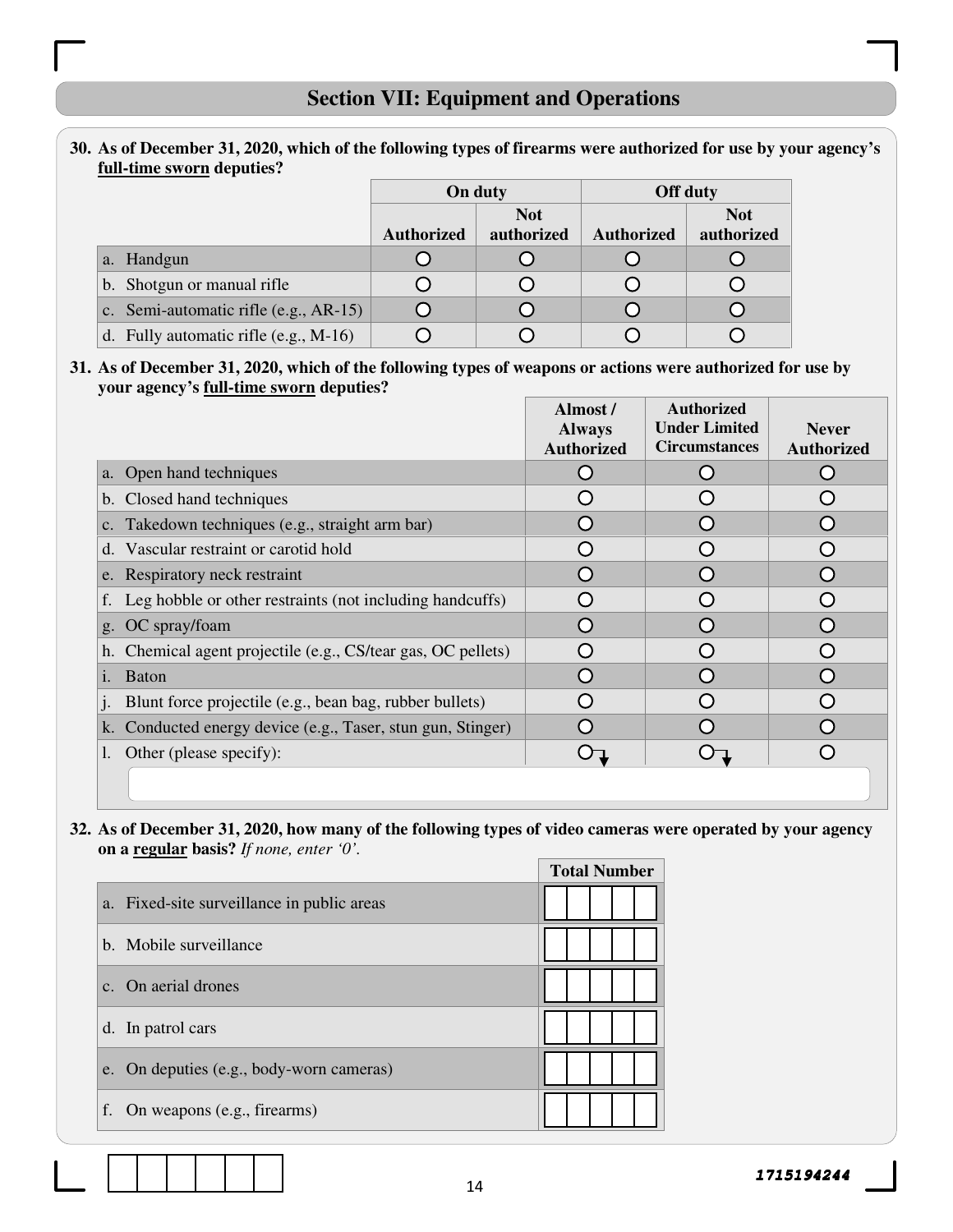**33a. As of December 31, 2020, how many handlers and K-9s did your agency employ?** *If none, enter '0'.*

- Handlers
- K-9s

*If your agency did not have any K-9s, SKIP to #34.* 

#### **33b.** *(If at least one K-9)* **What types of activities did your K-9s engage in?**

|                                                                                    | <b>Yes</b> | No |
|------------------------------------------------------------------------------------|------------|----|
| a. Bomb/explosive detecting                                                        |            |    |
| b. Cadaver                                                                         |            |    |
| c. Drug detecting                                                                  |            |    |
| d. Person trailing                                                                 |            |    |
| e. General enforcement (e.g., patrol, traffic<br>enforcement, crowd control, etc.) |            |    |
| f. Other (please specify):                                                         |            |    |
|                                                                                    |            |    |

## **Section VIII: Technology**

**34. As of December 31, 2020, did your agency maintain a website?** 

- Yes
- O No

#### **35. As of December 31, 2020, did your agency use social media to communicate with the public?**

- Yes
- $O$  No

#### **36. As of December 31, 2020, did your agency use any of the following on a regular basis?**

|                |                                                                                               | Yes        | N <sub>0</sub> |
|----------------|-----------------------------------------------------------------------------------------------|------------|----------------|
| a.             | Computer aided dispatch (CAD)                                                                 | $\bigcap$  | $\bigcap$      |
| $\mathbf{b}$ . | Record management system (RMS)                                                                | $\bigcirc$ | $\bigcirc$     |
| $C_{\bullet}$  | Automated Fingerprint Identification System (AFIS) or<br>Next Generation Identification (NGI) | $\bigcirc$ | ∩              |
| d.             | Geographic information systems (GIS)                                                          | O          | $\Omega$       |
| e.             | Facial recognition                                                                            | O          | $\overline{O}$ |
| f.             | Infrared (thermal) imagers                                                                    | O          | $\Omega$       |
| g <sub>1</sub> | License plate readers (LPR)                                                                   | $\bigcirc$ | $\Omega$       |
| h.             | Tire deflation devices                                                                        | O          | $\Omega$       |
| 1.             | Gunshot detection (e.g., ShotSpotter)                                                         | $\bigcap$  | $\Omega$       |
| $\cdot$        | Firearm tracing (e.g., eTrace)                                                                | $\bigcirc$ | $\bigcirc$     |
| k.             | Ballistic imaging (e.g., NIBIN, IBIS)                                                         |            |                |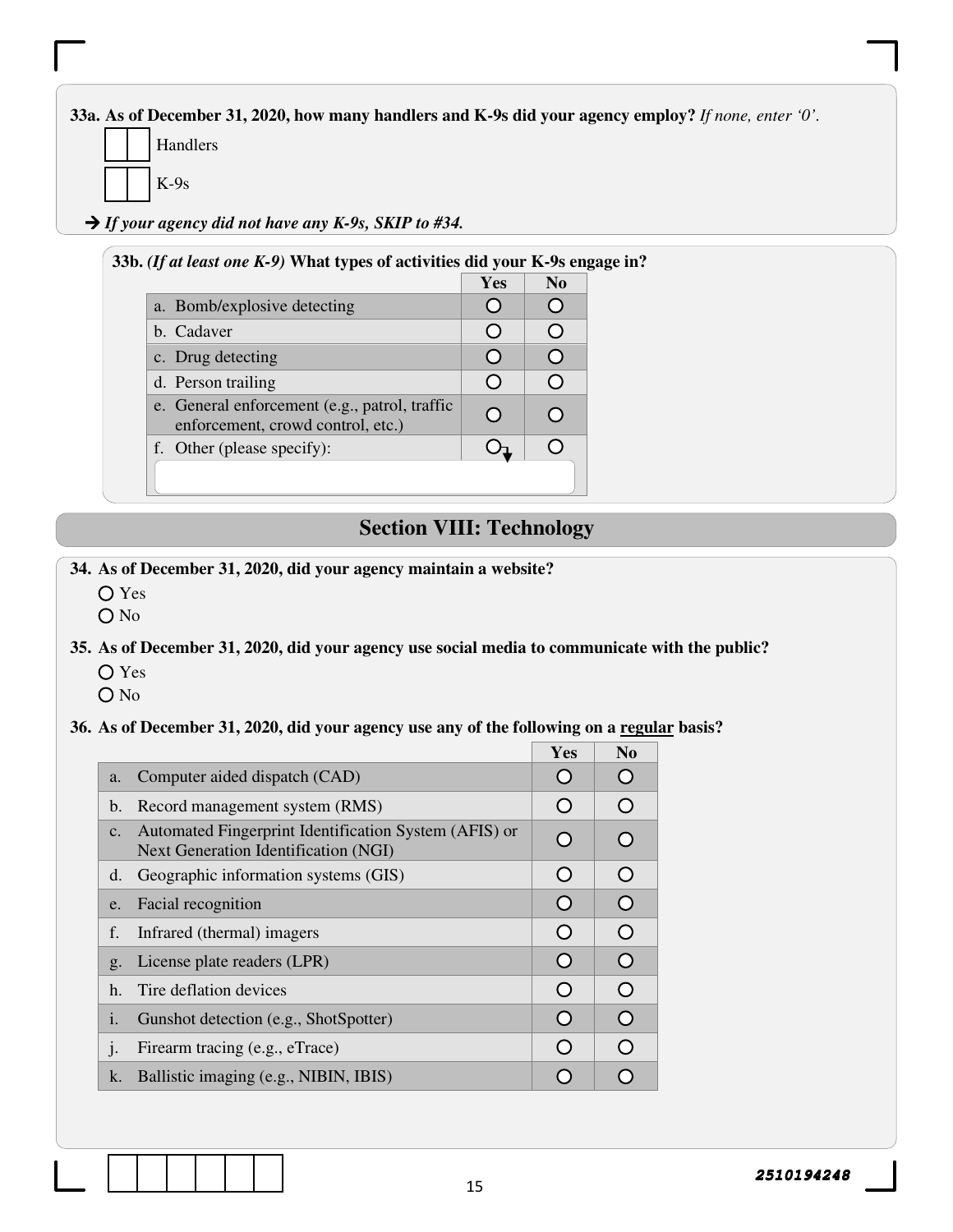| 37. As of December 31, 2020, did your agency use data for any of the following activities? |  |  |  |  |  |
|--------------------------------------------------------------------------------------------|--|--|--|--|--|
| Yes                                                                                        |  |  |  |  |  |
| a. Budget allocation                                                                       |  |  |  |  |  |
| b. Hot spot analysis                                                                       |  |  |  |  |  |
| c. Intelligence analysis                                                                   |  |  |  |  |  |
| d. Patrol allocation                                                                       |  |  |  |  |  |
| e. Predictive policing (i.e., using computer models to predict where crime will occur)     |  |  |  |  |  |
| f. Social network analysis                                                                 |  |  |  |  |  |
| g. Targeted enforcement                                                                    |  |  |  |  |  |

## **Section IX: Policies and Procedures**

## **38. As of December 31, 2020, did your agency have written policy or procedural directives on the following?**

| <b>Deputy conduct</b>                                      | Yes                     | N <sub>0</sub>              |
|------------------------------------------------------------|-------------------------|-----------------------------|
| a. Code of conduct and appearance                          | O                       | O                           |
| b. Maximum work hours allowed per day. Please specify:     | Ω                       | O                           |
| c. Off-duty conduct                                        | O                       | $\overline{O}$              |
| d. Firearm discharge                                       | O                       | $\bigcirc$                  |
| e. Use of deadly force                                     | $\overline{\mathsf{O}}$ | $\overline{\bigcirc}$       |
| f. Use of less-lethal force                                | O                       | $\overline{O}$              |
| Dealing with special populations/situations                | Yes                     | $\overline{\text{No}}$      |
| g. Domestic disputes                                       | Ő                       | O                           |
| h. Homeless persons                                        | $\overline{O}$          | $\overline{O}$              |
| Juveniles<br>$\mathbf{i}$                                  | O                       | $\circ$                     |
| Mentally ill persons<br>$\mathbf{i}$ .                     | $\overline{\mathsf{O}}$ | $\overline{\bigcirc}$       |
| k. Persons with intellectual or developmental disabilities | O                       | O                           |
| <b>Procedural</b>                                          | Yes                     | $\bf No$                    |
| Active shooter<br>$\mathbf{L}$                             | O                       | O                           |
| m. Body-worn cameras                                       | $\overline{O}$          | $\bigcirc$                  |
| n. Checking on immigration status by road deputies         | O                       | $\frac{0}{0}$               |
| o. Civilian complaints                                     | $\overline{\bigcirc}$   |                             |
| p. Coronavirus (COVID-19)                                  | $\overline{O}$          |                             |
| q. Detaining federal immigration violators                 | $\overline{\bigcirc}$   | $\frac{1}{0}$               |
| In-custody deaths<br>r.                                    | $\bigcirc$              |                             |
| Mass demonstrations<br>$S_{-}$                             | $\overline{\bigcirc}$   |                             |
| Motor vehicle stops<br>t.                                  | Ó                       | $\overline{\bigcirc}$       |
| u. Prisoner transport                                      | Ō                       | $\overline{\bigcirc}$       |
| v. Racial profiling or unbiased policing                   | $\circ$                 |                             |
| w. Reporting use of force                                  | $\bigcirc$              |                             |
| Social media use<br>$X_{-}$                                | $\bigcirc$              | $\frac{\text{O}}{\text{O}}$ |
| y. Stop and frisk                                          | $\overline{\bigcirc}$   |                             |
| Strip searches<br>Z.                                       | O                       | $\frac{\overline{O}}{O}$    |
| aa. Vehicle pursuits                                       | $\overline{\mathsf{O}}$ |                             |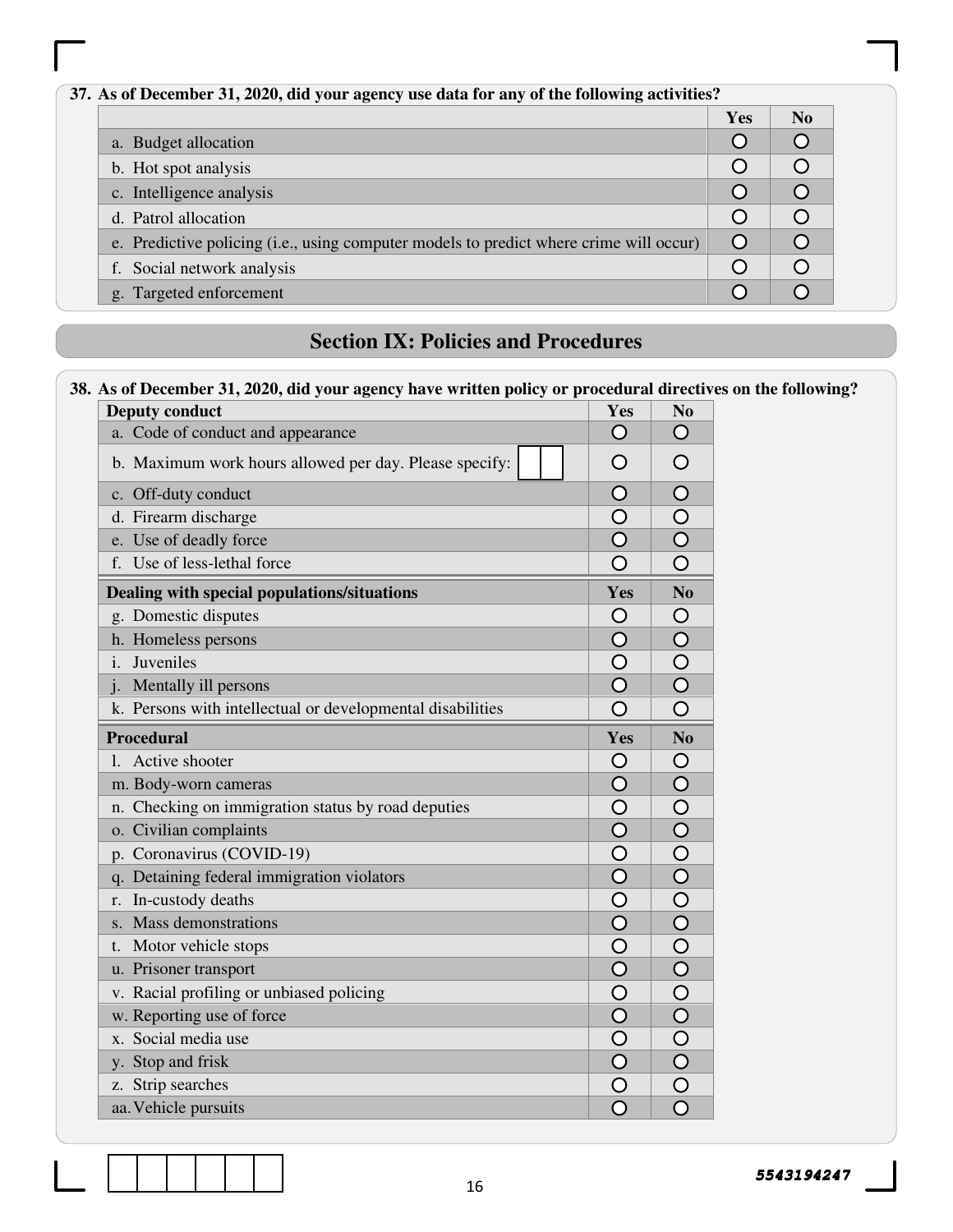| 39. As of December 31, 2020, which of the following did your agency adopt to address Coronavirus (COVID-19)? |            |                |
|--------------------------------------------------------------------------------------------------------------|------------|----------------|
|                                                                                                              | Yes        | N <sub>0</sub> |
| a. Deputy self-screening before coming to work                                                               | O          | O              |
| b. Deputies wearing personal protective equipment (PPE) during routine patrol                                | O          | $\Omega$       |
| c. Deputies and/or staff wearing PPE in station/common areas                                                 | O          | $\circ$        |
| d. Routine COVID-19 deputy testing                                                                           | O          | $\Omega$       |
| e. Procedures for deputies if they are exposed                                                               | O          | $\bigcirc$     |
| f. Increased cleaning/disinfecting in station/common areas                                                   | O          | $\Omega$       |
| g. Increased cleaning/disinfecting in patrol cars                                                            | O          | $\bigcirc$     |
| h. Providing PPE to persons taken into custody                                                               | O          | $\Omega$       |
| Procedures for intake processing for persons with COVID-19 symptoms<br>$\mathbf{i}$ .                        | O          | $\circ$        |
| Providing cleaning/disinfectant supplies to inmates                                                          | $\bigcirc$ | $\bigcirc$     |
| k. Increased cleaning/disinfecting in inmate common areas                                                    | $\Omega$   | $\circ$        |
| Staff wearing PPE in jail                                                                                    | $\bigcirc$ | $\bigcirc$     |
| m. Providing PPE to inmates                                                                                  | $\bigcirc$ | $\Omega$       |

**40. Between March 1, 2020, and December 31, 2020, did your agency have any reduction in operations due to changes in policy or practice as a result of the Coronavirus (COVID-19) pandemic?** *(select all that apply)*

|                                                             | Yes, due to changes in $-$ |                 |                |
|-------------------------------------------------------------|----------------------------|-----------------|----------------|
| <b>Functional Area</b>                                      | <b>Policy</b>              | <b>Practice</b> | N <sub>o</sub> |
| a. Foot patrol                                              |                            |                 |                |
| b. Car patrol                                               |                            |                 |                |
| c. Arrests for less-serious offenses                        |                            |                 |                |
| d. Investigations, including in-person contact with victims |                            |                 |                |
| e. Provision of, or referrals for victim services           |                            |                 |                |
| f. In-person community-engagement events                    |                            |                 |                |
| g. Other (please specify):                                  |                            |                 |                |
|                                                             |                            |                 |                |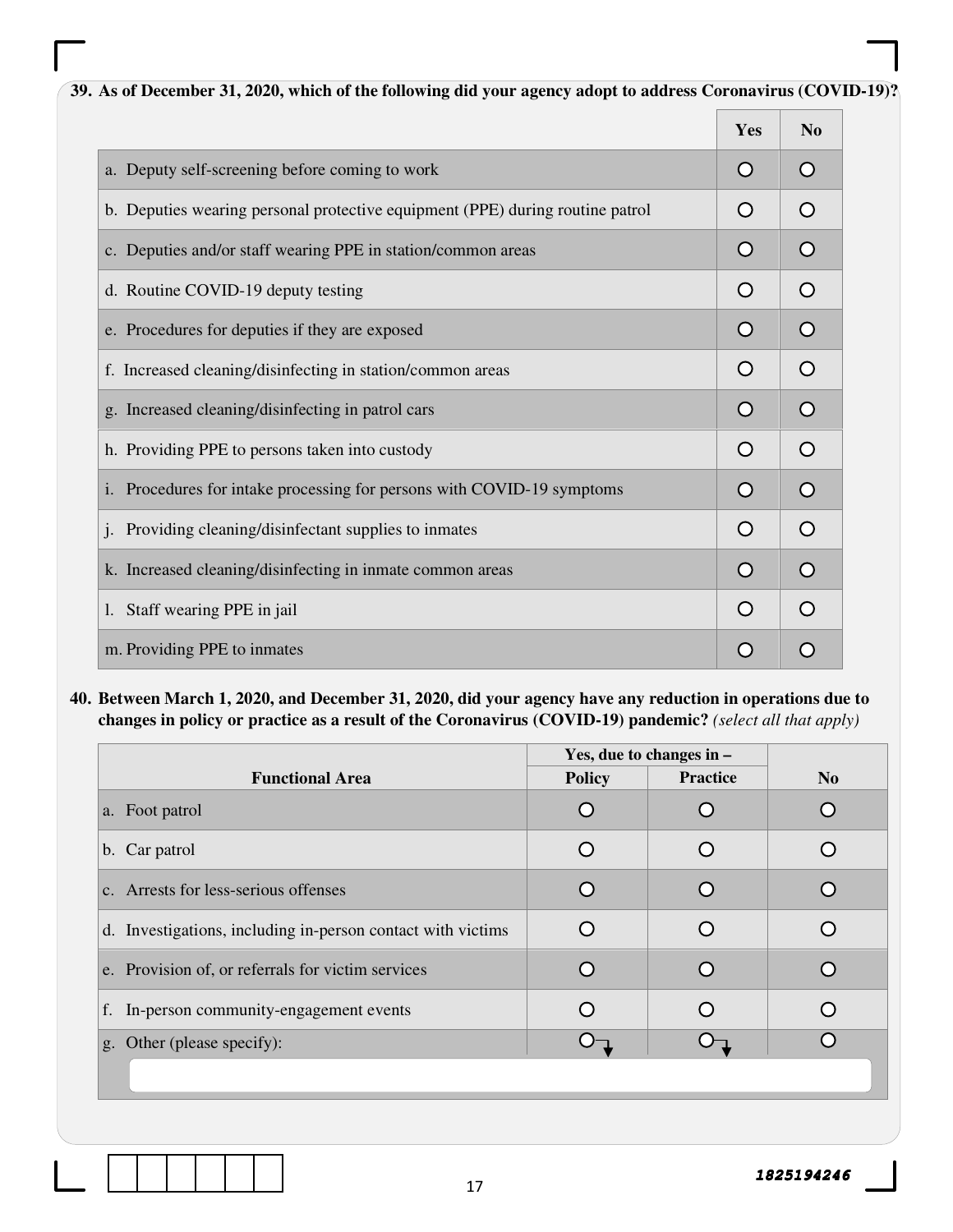#### **41. Under what circumstances are your full-time sworn deputies instructed to regularly check immigration status?**

|                                                                    | <b>Yes</b>       | N <sub>0</sub> |
|--------------------------------------------------------------------|------------------|----------------|
| a. During a street/pedestrian stop                                 | $\mathbf C$      |                |
| b. During a traffic stop                                           |                  |                |
| c. After arrest for a misdemeanor offense                          | $\left( \right)$ |                |
| d. After arrest for a felony offense                               |                  |                |
| e. When suspected of a federal immigration violation               |                  |                |
| $\rightarrow$ If you answered "No" to all rows on #41, SKIP to #43 |                  |                |

**42.** *(If yes to at least one row on #41)* **Do your full-time sworn deputies verify immigration status with the Department of Homeland Security?** 

$$
\begin{array}{c}\nO \text{ Yes} \\
O \text{ No}\n\end{array}\n\rightarrow \text{SKIP to #44}
$$

**43.** *(If no to all rows on #41)* **What are the reasons your full-time sworn deputies do not regularly check immigration status?** 

|                                                                        | <b>Yes</b> | N <sub>0</sub> |
|------------------------------------------------------------------------|------------|----------------|
| a. Prohibited by departmental policy                                   |            |                |
| b. Prohibited by local or state legislation                            |            |                |
| c. Unable to verify status while in the field                          |            |                |
| d. Concerned about victims not reporting to police                     |            |                |
| e. Concerned that deputies will be perceived as using racial profiling |            |                |
| f. Concerned about losing the public's trust                           |            |                |
| g. Other (please specify):                                             |            |                |
|                                                                        |            |                |
|                                                                        |            |                |

- **44. As of December 31, 2020, did your agency have an operational computerized Early Warning System or Early Intervention System for monitoring or responding to problematic deputy behavior?** 
	- Yes
	- O No